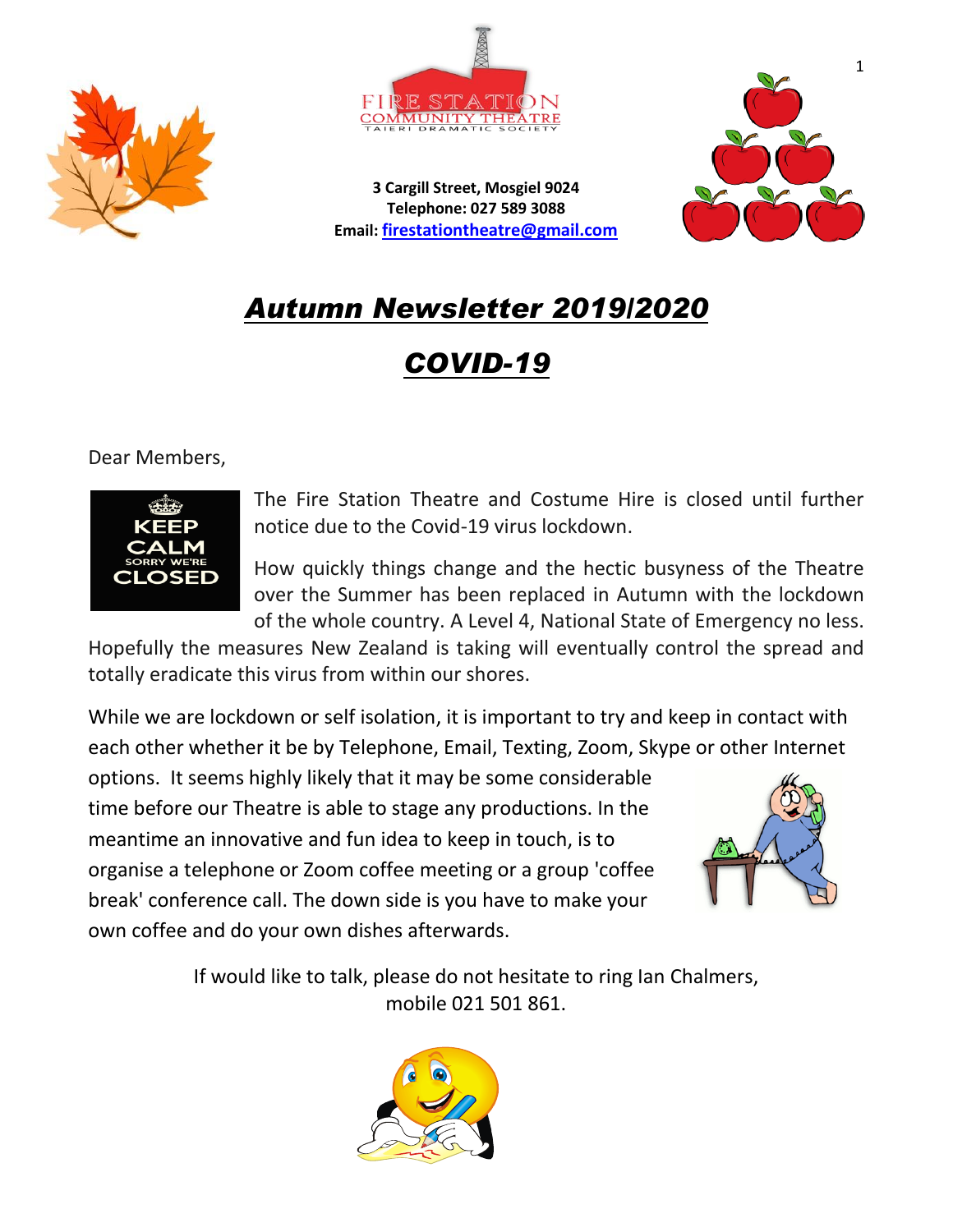**From the dramatic perspective, this could be the time you hunker down and write the play or novel that has been waiting quietly to be put on paper.**



**This competition runs until Thursday 31st May Please send all entries to the Theatre email [firestationtheatre@gmail.com](mailto:firestationtheatre@gmail.com)**

This competition is open to everybody and we encourage members to pass on these details to their friends and acquaintances who might welcome the opportunity to get writing. Unlike the structure of the '48 Hour Theatre Challenge', this competition allows writing on any subject you feel passionate about. Work can be in the form of a monologue, sketch, play or poem. The work can be individual work or written within a group. The selected winners will be given the opportunity to stage and showcase their work at the Fire Station Theatre, as soon as we can recommence performances safely.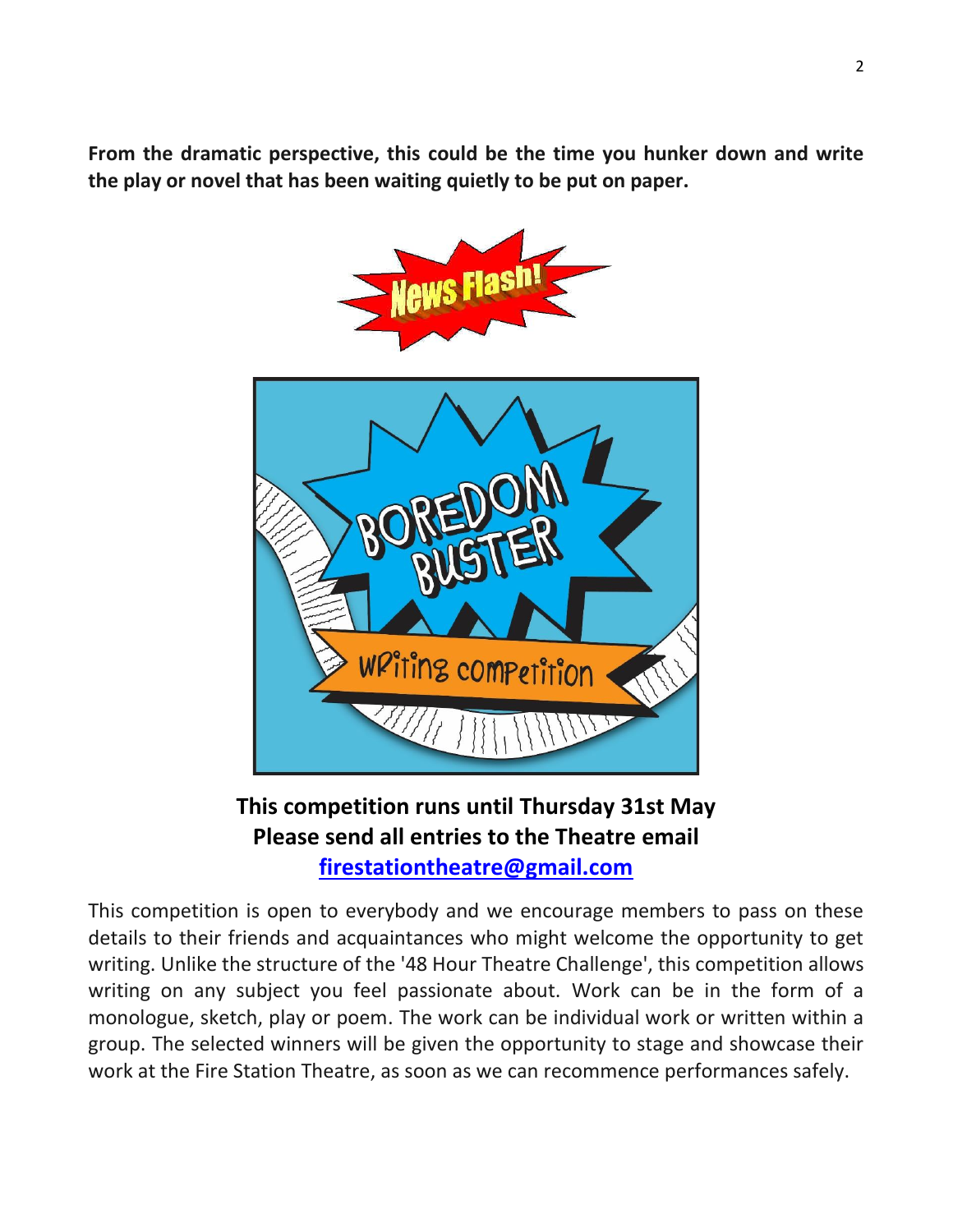

#### *AWARDS*

Our Awards Evening for Anne-Marie Amende's OSTA for Best Supporting Female in a Play and Brian McCormack's Life Membership presentation is now on hold until it is safe to celebrate these prestigious awards.

#### *EXCELLENT NEWS*

Mitchell Hay who recently departed for Canada to do a year of volunteering managed to get back safely to New Zealand, just as everything was locking down. He is at home, self isolated for the required two weeks and has now rejoined his family bubble. Welcome Home Mitchell!



## *THEATRE UPDATES*

Please visit our Theatre Website and Facebook page for future updates. Please contact Bernadette at **[firestationtheatre@gmail.com](mailto:firestationtheatre@gmail.com)** should you wish to include anything on these pages.

### *COMMITTEE*

**President** - Ian Chalmers | **Vice-President** - Geoff Smith **Secretary** - Debbie Rowe | **Treasurer** - Bernadette Hay

Matt Brennan | Rosemary Chalmers | Zac Henry | Hans Van Leeuwen Tabitha Littlejohn | Tim Pettengell | Heidi Rixon | Judy Spillane | Christine Wilson Martin van Raalte | Jasmine Rixon | Casey Griffiths | Josh Finnie